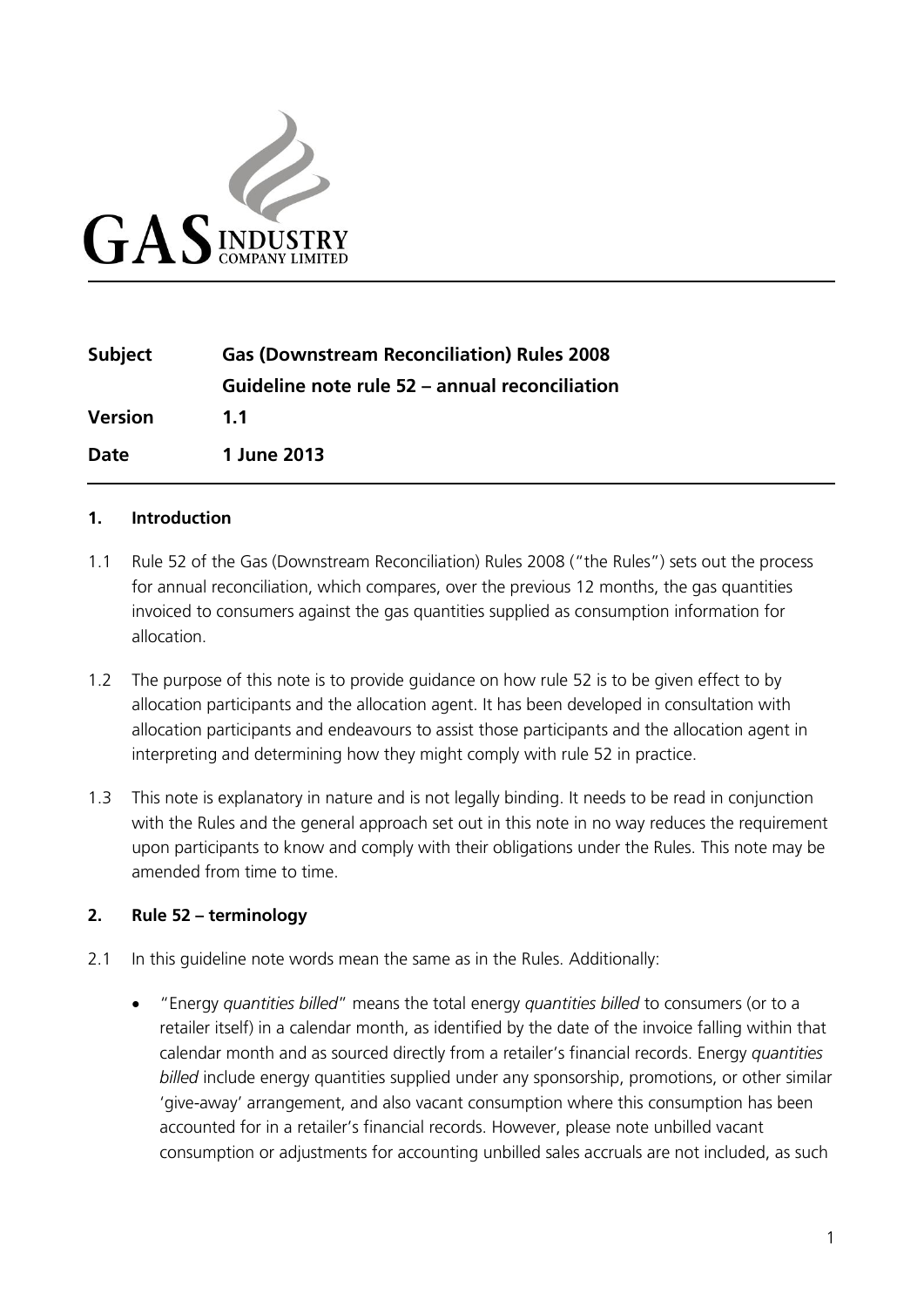consumption or adjustments have, at that point, not yet been accounted for in a retailer's financial records.

• "*Billing month(s)*" refers to the period (calendar month or months or part month or part months) in which a consumer consumed (or was estimated to have consumed) the quantity of gas referred to in an invoice.

# **3. Background**

- 3.1 For time-of-use ("TOU") consumers billed for a complete calendar month, the energy quantities submitted for allocation for a particular *consumption period* should align very closely (if not exactly) with the energy quantities invoiced shortly after the end of that *consumption period*. This one month offset between when consumption occurs and when invoicing takes place is typical for TOU consumers, but less so for non-TOU consumers.
- 3.2 For non-TOU consumers, a comparison of consumption quantities for a *consumption period* with invoiced energy quantities in the following month will only provide a sanity check of the accuracy of the consumption quantities. This is because invoices may include consumption billed to consumers based on actual and estimated meter reads and meter reads spanning one or more *consumption periods*. While the comparison for non-TOU information is likely to be less exact in the short-term, over a period of 12 months, the comparison will become more accurate and provide information that may highlight areas of concern. Accordingly, non-TOU information is treated identically to TOU information for the purposes of the annual reconciliation under rule 52.
- 3.3 As all gas meters are required to be read at least once per annum<sup>[1](#page-1-0)</sup>, 12 months of consumption information is expected to materially align with 12 months of billing information (lagged or offset by one month). If the variance is significant, it may point to an issue with the interface between a retailer's billing and reconciliation systems and/or a reporting issue.

## **4. Rule 52.2.1 – provision of information by retailers**

- 4.1 The total energy *quantities billed* in an *invoice month* may pertain to consumption spanning one or more months or part months and be based on actual or estimated meter reads. The retailer is to provide the allocation agent with the total *energy quantities billed* to all consumers (or to the retailer itself) where the date of the invoice falls within the same *invoice month*, irrespective of the *billing month* to which the invoice relates.
- 4.2 By way of example, in November a retailer provides the allocation agent with the October *invoice month* information – total *energy quantities billed* – that pertains to the consumption month(s) of October or earlier – *the billing month*(s).

<span id="page-1-0"></span><sup>&</sup>lt;sup>1</sup> Rule 29.4 provides that TOU meters in allocation group 1 or 2 must have daily register readings, non-TOU meters using between 250GJ and 10TJ must have monthly register readings, and other non-TOU meters must have register readings at least once every 12 months (unless exceptional circumstances apply).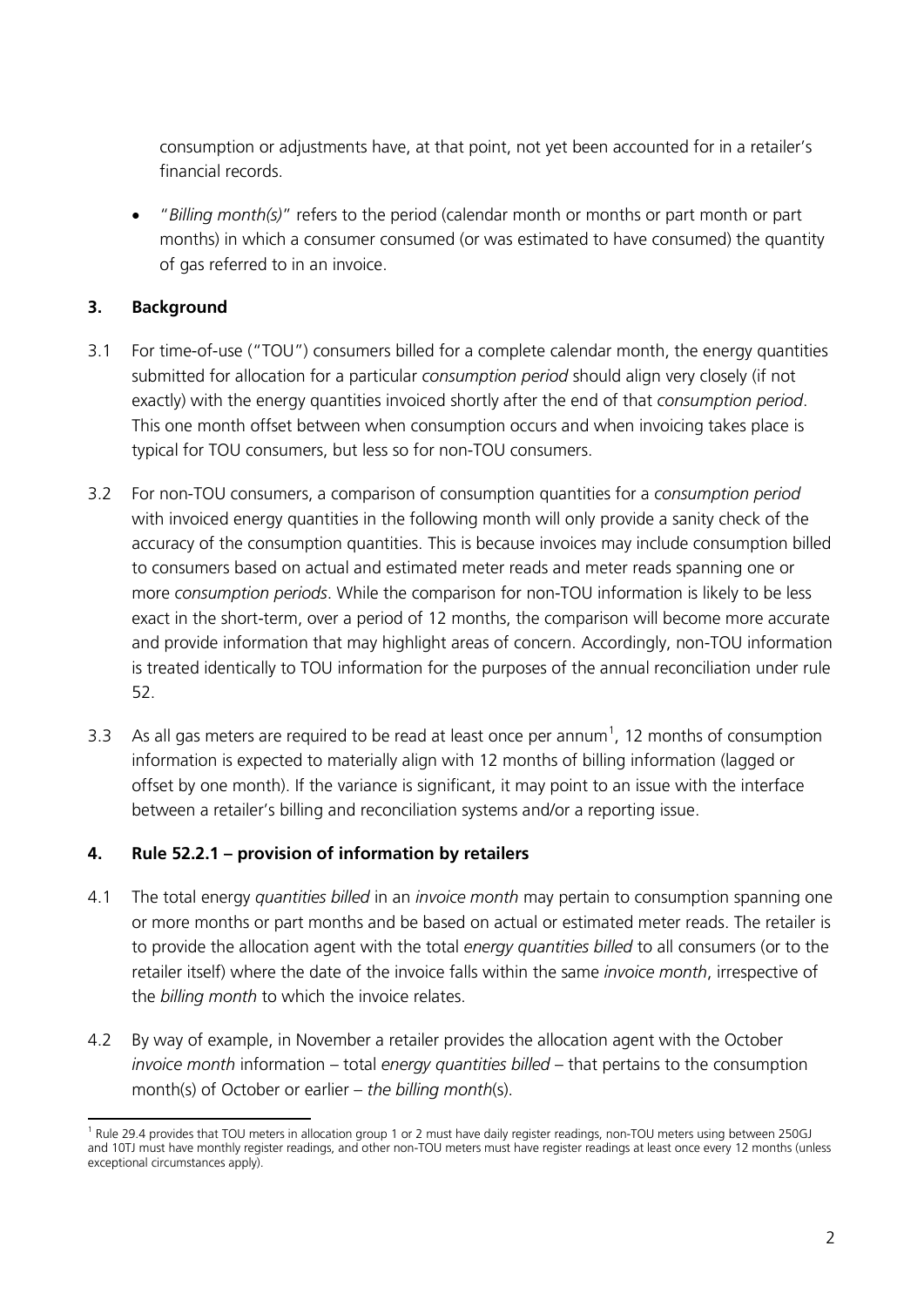*Under rule 52.2.1, retailers are to provide to the allocation agent, in month<sub>t0</sub>, with their total billed quantities of gas that were invoiced in montht-1 (eg in December 2008, retailers are to provide their quantities of gas invoiced in November 2008).*

### **5. Rule 52.2.2 – comparison by the allocation agent**

- 5.1 To give effect to rule 52.2.2, the allocation agent compares the sum of the total *energy guantities billed* in GJ for the 12 months up to and including the last *invoice* month (ie month<sub>ta</sub>) received from retailers against the sum of the best available consumption information, as submitted to the allocation agent under rules 31, 32 and 33, for the 12 months up to and including the *previous billing month* (ie month,).
- 5.2 The allocation agent applies a one month lag in its comparison of *invoice month* information against consumption information, because the *invoice month* generally lags behind the relevant *billing month* / *consumption period* by one month (particularly in relation to TOU  $consumption)^2$  $consumption)^2$ .
- 5.3 By way of example, in November 2009 retailers will provide the allocation agent with invoicing information for October 2009 (ie total *energy quantities billed* for the October 2009 *invoice month*), and the allocation agent will in November 2009 compare the total energy *quantities billed* in GJ for the *invoice months* November 2008 – October 2009 against consumption information for the *consumption periods* October 2008 – September 2009.

*Under rule 52.2.2, in month t0, the allocation agent is to compare the total billed quantities of gas that were invoiced in month t-1 with the* consumption information *for month t-2:*

Example 1: In December 2008, the allocation agent is to compare total billed quantities of gas in invoices dated November 2008 against the consumption information submitted for October 2008;

Example 2: In January 2009, the allocation agent is to compare the sum of total billed quantities of gas in invoices dated in November and December 2008 against the sum of consumption information submitted for October and November 2008;

**Example 3:** In November 2009, the allocation agent is to compare the sum of the total billed quantities of gas in invoices dated during the 12 months November 2008 – October 2009 inclusive against the sum of consumption information submitted for the 12 *consumption periods* October 2008 – September 2009 inclusive.

<span id="page-2-0"></span> $2$  A one month lag is not always present as the invoice month and the billing month may be the same in a lot of cases. For example, some retailers may read and bill their customer in the same month but provide that consumption information for allocation in the following month. In addition non-TOU consumption may actually relate to one or more previous *billing months*. Nevertheless, a one month lag is still applied for consistency purposes given that over time any misalignment reduces in significance.